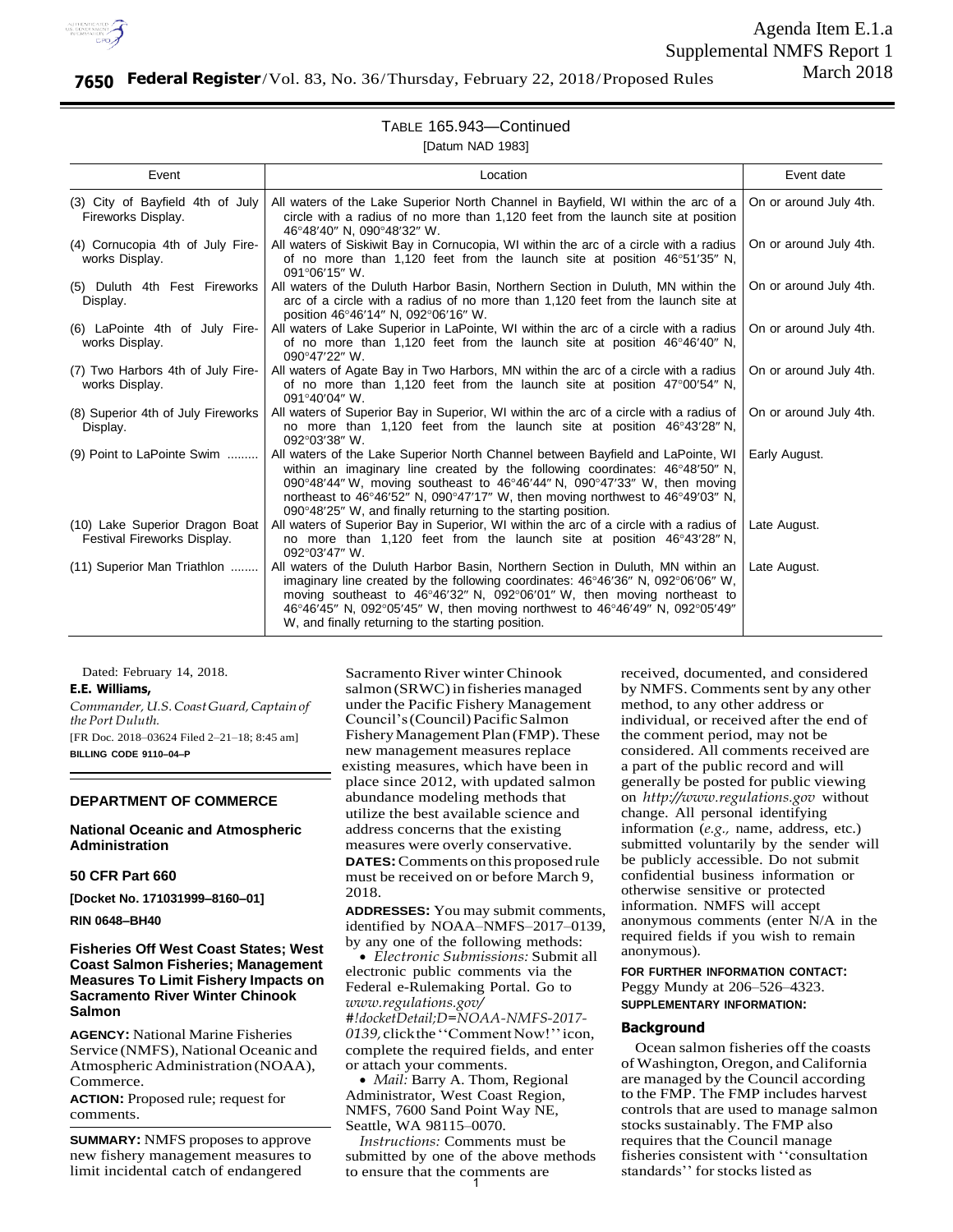endangered or threatened under the Endangered Species Act (ESA) for which NMFS has issued biological opinions. NMFS has issued biological opinions for every ESA listed salmon species impacted by the fisheries governed by the FMP, and reminds the Council of requirements to maintain consistency with those opinions (''consultation standards'') in its annual guidance letter to the Council regarding development of the annual ocean salmon management measures.

SRWC has been listed as endangered under the ESA since 1990 (55 FR 46515, November 5, 1990). These fish are impacted by ocean salmon fisheries south of Point Arena, California; thus NMFS has consulted on these impacts under section 7 of the ESA. Since the

original consultation, NMFS has periodically reinitiated consultation on the impacts of ocean salmon fisheries on SRWC, most recently in 2010. In its 2010 biological opinion, NMFS determined that ocean salmon fisheries were likely to jeopardize the continued existence of SRWC, but not modify or destroy critical habitat. To address this jeopardy conclusion, NMFS issued and implemented an interim reasonable and prudent alternative (RPA) for fisheries in 2010 and 2011, and required development of an abundance-based framework for limiting impacts on SRWC during this interim period. In 2012, NMFS issued and implemented the current RPA to limit impacts of fisheries on SRWC. The RPA consists of

two parts: Part one includes fishing season and size limit restrictions (see Table 1, below); part two specifies an abundance-based harvest control rule. The harvest control rule uses a forecast abundance that is based on the 3-year geometric mean of prior spawning escapement. At 3-year geometric mean abundance greater than 5,000, no impact rate cap is imposed. At 3-year geometric mean abundance between 5,000 and 4,000, the impact rate cap is 20 percent. At 3-year geometric mean abundance between 4,000 and 500, the impact rate cap declines linearly from 20 percent at 4,000 abundance to 10 percent at 500 abundance. At 3-year geometric mean abundance below 500, the impact rate cap is zero percent.

TABLE 1—FISHING SEASON AND SIZE RESTRICTIONS FOR OCEAN CHINOOK SALMON FISHERIES, SOUTH OF POINT ARENA, **CALIFORNIA** 

| Fishery      | Location                                                                                                                                                                    | Shall open<br>no earlier than | Shall close<br>no later than | Minimum size limit<br>(total length $\frac{1}{2}$ )<br>shall be |  |
|--------------|-----------------------------------------------------------------------------------------------------------------------------------------------------------------------------|-------------------------------|------------------------------|-----------------------------------------------------------------|--|
| Recreational | Between Point Arena and Pigeon Point                                                                                                                                        | 1st Saturday in April         | 2nd Sunday in Novem-<br>ber. | 20 inches.                                                      |  |
|              | Between Pigeon Point and the U.S./Mexico bor-<br>der.                                                                                                                       | 1st Saturday in April         | 1st Sunday in October        |                                                                 |  |
| Commercial   | Between Point Arena and the U.S./Mexico bor-<br>dert.                                                                                                                       | May 1                         | September 30 +               | 26 inches.                                                      |  |
|              | †Exception: Between Point Reyes and Point San Pedro, there may be an October commercial fishery conducted Monday<br>through Friday, but shall end no later than October 15. |                               |                              |                                                                 |  |

<sup>1</sup>Total length of salmon means the shortest distance between the tip of the snout or jaw (whichever extends furthest while the mouth is closed) and the tip of the longest lobe of the tail, without resort to any force or mutilation of the salmon other than fanning or swinging the tail (50 CFR 660.402).

Since implementation of the RPA, two issues with the control rule have arisen from Council discussion. First, the control rule does not allow for any fishery impacts when the most recent 3 year geometric mean of spawning escapement for SRWC falls below 500. This would result in closure of all salmon fisheries south of Point Arena, CA, which the Council felt was unnecessarily restrictive. Second, because the control rule is based on spawning escapement, it is not responsive to more forward looking indicators of stock productivity, *e.g.,* poor juvenile salmon survival during the prolonged California drought. The Council did not raise any issues with respect to the fishing season and size limit restrictions that formed the first part of the 2012 RPA; and continues to consider this part of the applicable ESA ''consultationstandard.'' Thus NMFS

includes maintaining those restrictions as part of this action.

SRWC Workgroup to develop a new harvest control rule that would address the two issues mentioned above; the SRWC workgroup comprised staff from NMFS, California Department of Fish and Wildlife, and the U.S. Fish and Wildlife Service. The SRWC Workgroup's meetings to develop and analyze alternative harvest control rules were open to the public. Additionally, the SRWC Workgroup presented their reports to the Council at regularly scheduled Council meetings in 2016 and 2017. These workgroup and Council meetings were noticed in the **Federal Register**, public input was invited, and the meetings were open to the public through either in-person attendance, webinar, conference call, or live streaming on the internet. At the Council's September 2017 meeting, the Council selected four of the alternatives developed by the Workgroup for final analysis. The Council then selected a final preferred alternative at their

In 2015, the Council created an ad hoc on the Council website:  $\frac{h}{t}$  percent to 10 percent. At  $E^0$ <sub>3</sub> between November 2017 meeting. Documents considered by the Council are available *[www.pcouncil.org/resources/archives/](https://www.pcouncil.org/resources/archives/briefing-books/november-2017-briefing-book/#salNov2017)  [briefing-books/november-2017-briefing-](https://www.pcouncil.org/resources/archives/briefing-books/november-2017-briefing-book/#salNov2017)*

*[book/#salNov2017](https://www.pcouncil.org/resources/archives/briefing-books/november-2017-briefing-book/#salNov2017)*). The Council transmitted their recommendation to NMFS on December 6, 2017.

### **Council's Recommended Harvest Control Rule**

of age-3 escapement absent fishing  $(E^0_3)$ . The new harvest control rule recommended by the Council uses juvenile survival (*i.e.,* fry to the end of age-2 in the ocean) to model a forecast The model used is a modification of Winship *et al.* (2014) and is detailed in O'Farrell*et al.* (2016). The recommended control rule will provide a forward-looking forecast rather than the current hind-cast methodology.

The new harvest control rule sets the maximum allowable age-three impact rate based on the forecast age-three escapement in the absence of fisheries  $(E<sup>0</sup>)$ 

impact rate is fixed at 20 percent. At  $E^0$ <sub>3</sub> <sup>3</sup>). At E 3 above 3,000, the allowable between 3,000 and 500, the allowable impact rate declines linearly from 20 500 and 0, the allowable impact rate declines linearly from 10 percent to 0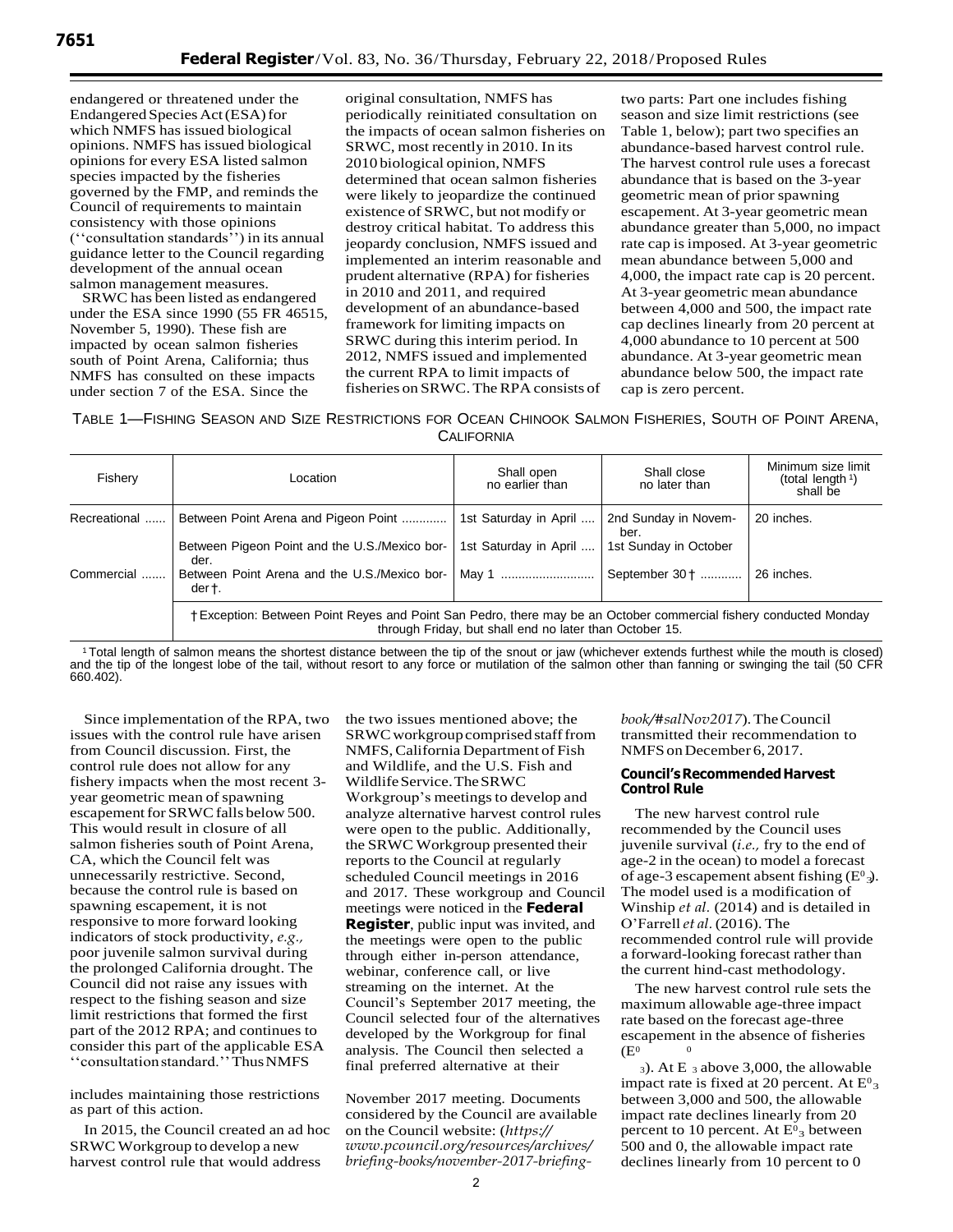percent, thus providing fishing opportunity at all levels of SRWC abundance. See Figure 1.

> Figure 1. The Proposed Harvest Control Rule (CR10), Recommended by the Pacific Fishery Management Council, for Management of Ocean Salmon Fisheries that Affect Sacramento River Winter Chinook Salmon (SRWC Workgroup 2017).



The SRWC Workgroup compared the alternative harvest control rules with respect to extinction risk to SRWC and how the alternatives would affect fishing opportunity. With respect to extinction risk, the workgroup found little contrast among the alternatives in their simulation analyses. With respect to fishing opportunity, the workgroup did find differences among the alternatives, and concluded that the Council's recommended alternative was intermediate in constraining the fishery compared to the other alternatives under consideration. Fisheries south of Point Arena, where SRWC are contacted, impact several salmon stocks. In the six years that the current harvest control rule has been in place, these fisheries have been constrained by impacts to SRWC as well as California Coastal Chinook (ESA-listed as threatened), Sacramento River fall Chinook (not ESA-listed), and Klamath River fall Chinook (not ESA-listed). However, in recent years, the only closures of the fishery south of Point Arena were due to Sacramento River fall Chinook (2008, 2009). Under the new control rule for SRWC, fishing impacts would be allowed at all non-zero forecast abundance of SRWC; therefore, the new control rule would not, in itself, result in a fishery closure.

The harvest control rule recommended by the Council would address the issues raised by the current

harvest control rule. The new harvest control rule would allow for fishing opportunity in the affected area at all levels of abundance of SRWC, and uses juvenile productivity and survival to develop a responsive, forward-looking abundance forecast. The new harvest control rule is expected to accomplish these goals without appreciably increasing the extinction risk to SRWC over the current harvest control rule. The new harvest control rule was developed in a public process with opportunity for the States, Tribes, and the public to provide input. The Council recommended and NMFS proposes to implement this new harvest control rule, together with the size and fishing season limits described above, beginning with the 2018 ocean salmon fishing season that will begin May 1, 2018.

# **References Cited**

- O'Farrell, M., N. Hendrix, and M. Mohr. 2016. An evaluation of preseason abundance forecasts for Sacramento River winter Chinook salmon. Pacific Fishery Management Council Briefing Book for November 2016, 35p.
- SRWC Workgroup. 2017. Further evaluation of Sacramento River winter Chinook control rules, dated October 18, 2017. Pacific Fishery Management Council Briefing Book for November 2017, 9 p.
- Winship, A.J., M.R. O'Farrell, and M.S. Mohr. 2014. Fishery and hatchery effects on an endangered salmon population with low

productivity. Transactions of the American Fisheries Society 143, 957– 971.

#### **Classification**

Pursuant to section  $304(b)(1)(A)$  of the MSA, the NMFS Assistant Administrator has determined that this proposed rule is consistent with the Pacific Salmon Fishery Management Plan, the MSA, and other applicable law, subject to further consideration after public comment.

The West Coast Regional Administrator has determined that the actions of this proposed rule will be analyzed in an environmental assessment under the National Environmental Policy Act.

This proposed rule has been determined to be not significant for purposes of Executive Order 12866.

As required by section 603 of the Regulatory Flexibility Act (RFA), an Initial Regulatory Flexibility Analysis (IRFA) was prepared. The IRFA describes the economic impact this proposed rule, if adopted, would have on small entities. A summary of the analysis follows. A copy of this analysis is available from NMFS.

Provision is made under SBA's regulations for an agency to develop its own industry-specific size standards after consultation with Advocacy and an opportunity for public comment (see 13 CFR 121.903(c)). NMFS has established